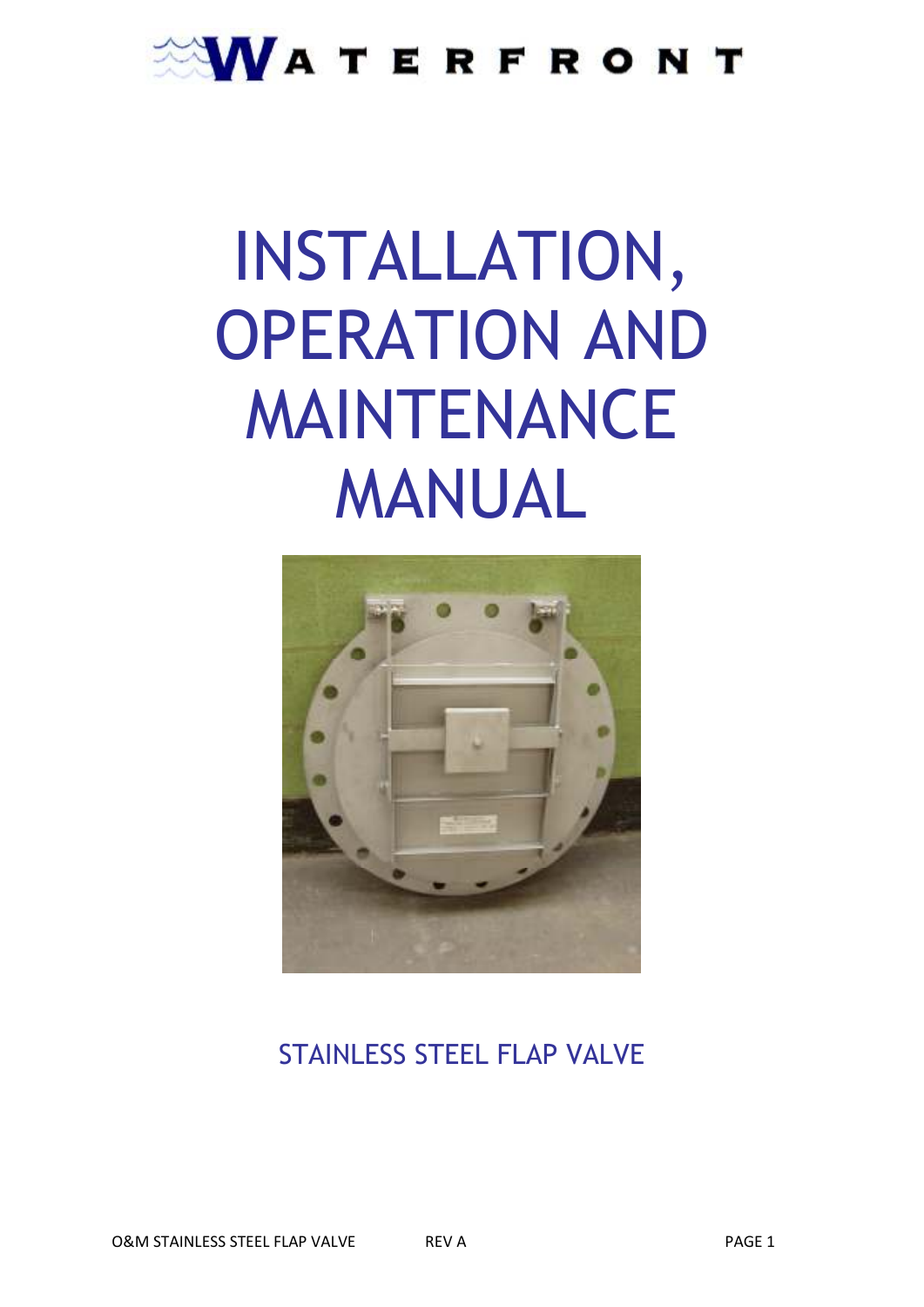

We are a Glasgow based company providing water engineering solutions in fluid control for both the UK and International markets.



**Waterfront Fluid Controls Ltd** was formed in 1988 specialising in the installation and commissioning of Penstocks for Treatment Plants.

 We offer a service to supply, refurbish and install valves, penstocks and ancillary equipment.

 We have extended our range to incorporate a wide range of products for controlling Water Flows. These products cover all types of valves, penstocks and ancillary products.

Waterfront Fluid Controls LTD provides consistent high quality products and services.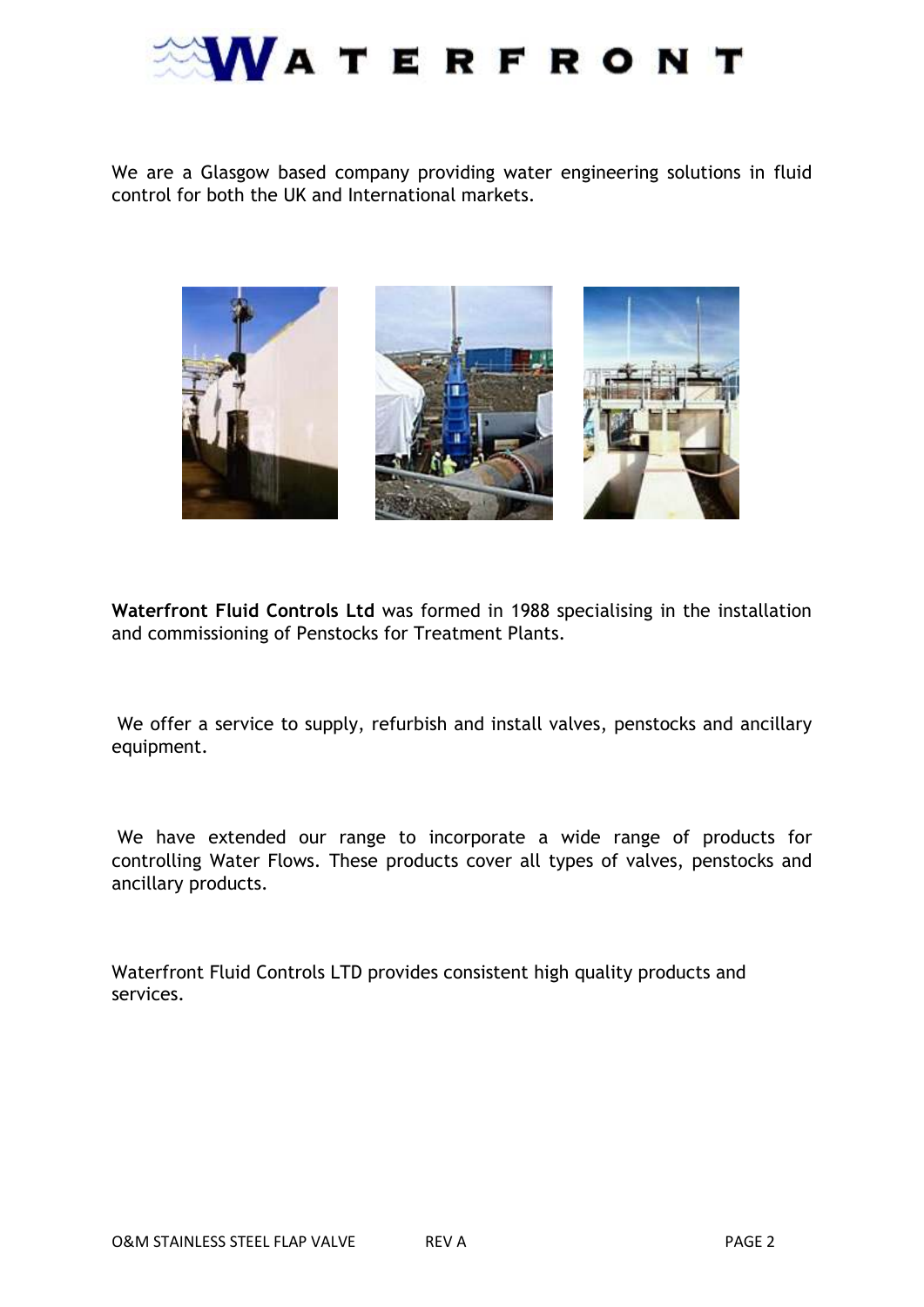# WATERFRONT

# **CONTENTS** :

| <b>GENERAL INFORMATION</b>   | PAGE 4 |
|------------------------------|--------|
| <b>HEALTH AND SAFETY</b>     | PAGE 4 |
| <b>TRANSPORT AND STORAGE</b> | PAGE 5 |
| <b>INSTALLATION</b>          | PAGE 5 |
| <b>MAINTENANCE</b>           | PAGE 7 |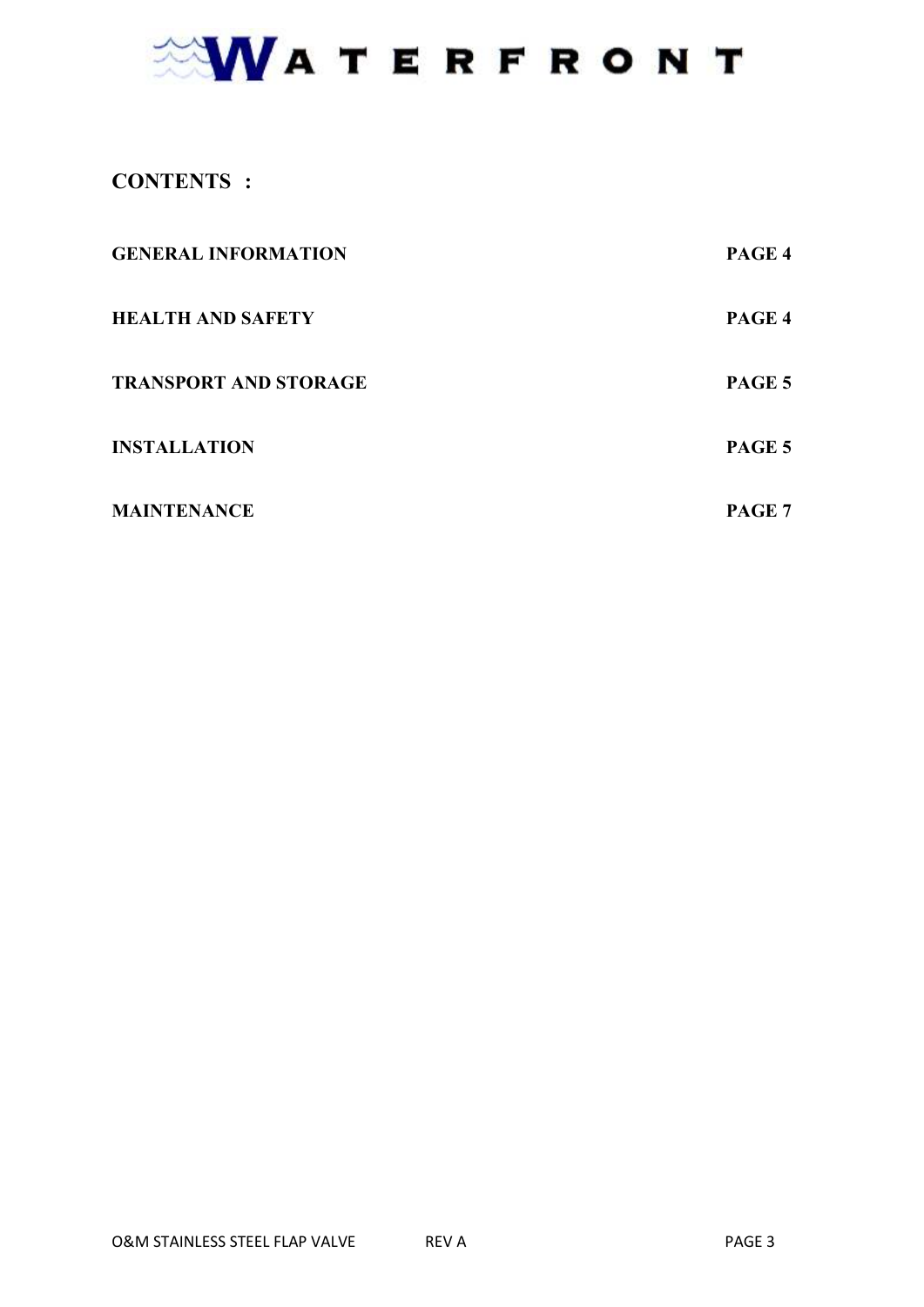

# **GENERAL PRODUCT INFORMATION**

The Waterfront Stainless Steel Flap Valve is manufactured in either Stainless Steel 316 or Stainless Steel 304. The Waterfront Flap Valve incorporates a Phosphor Bronze sealing faces, to provide the seal between the flap and frame.

#### *Purpose of Usage & Principle of Functioning*

The Waterfront Flap Valve is designed to discharge water from outfalls, and to operate under very low heads of water, to prevent backing-up of water in the pipe. The flap valve prevents water flowing back up the pipe, by closing when the downstream water level rises. Use the Waterfront Flap Valve only in gravity flow applications at ambient conditions -65 up to +85 degrees Celsius. The Waterfront Flap is well suited for applications involving Waste Water plants, sewage systems etc. Sudden impact as results of waves, water hammer should be avoided at all times.

### **HEALTH AND SAFETY**

#### *Safety, Health and Environmental Risks*

The following risks should be regarded:

- Danger of trapping of fingers and hands when mounting or operating
- Electrical dangers during mounting or maintenance
- Falling during hoisting

*Safety Precautions if Applicable* 

- Report all unsafe situations or defects to the responsible person on discovery
- Qualified personnel only may carry out Mechanical work
- Wear all necessary P.P.E

### **TRANSPORT AND STORAGE**

#### *Transport*

The Waterfront Flap Valve is to be moved horizontally with flap facing up on a pallet of matching size. The Waterfront Flap Valve can be lifted with 'soft' suitable slings, using only the lifting points provided (flaps over 25kg only).

All necessary lifting should be carried out by fully trained personnel

Only lift the Waterfront Flap Valve by means of lifting slings and a lifting bar

*Storage* 

It is recommended to store the Waterfront Flap Valve horizontally and free of dust, dirt and moisture.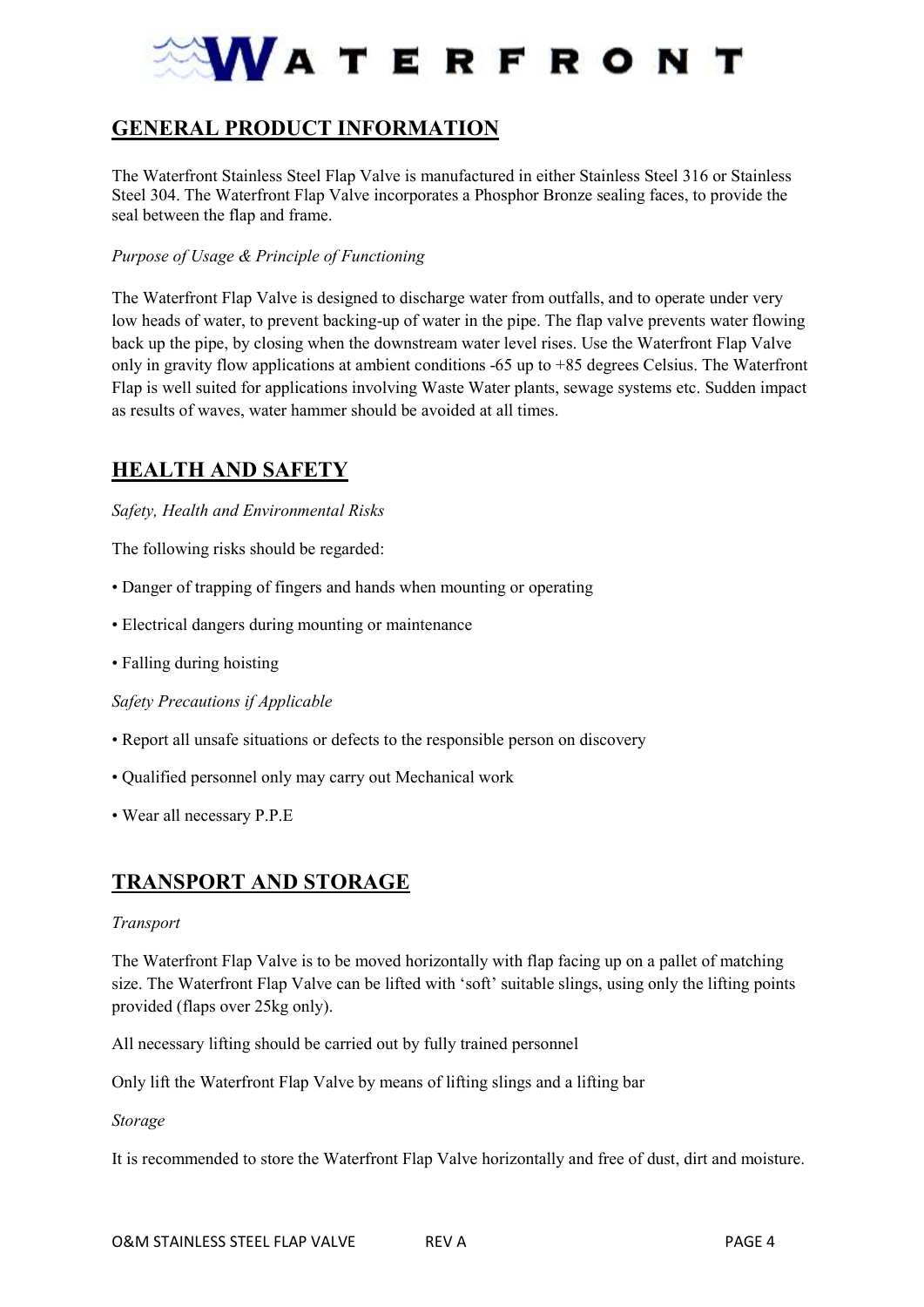

# **INSTALLATION**

#### **Installation and Erection**

#### **If installing with mounting set materials on a flat wall.**

#### *General*

The Waterfront Flap Valve is mounted to concrete or brick walls using Stainless Steel bolts, nuts, washers and chemical or mechanical anchor attachments.

#### *Preparation Prior to Mounting*

Check the mounting supplies:

1) EPDM compound (15mm thick)

2) Chemical anchor capsules and accessories, or mechanical anchors. On some large flap valves, it may assist installation to remove the flap from the frame before commencing, by removing the necessary bolts.

Check the concrete wall:

1) Check the concrete wall before installing the Waterfront Flap Valve to ensure the wall is smooth. For this application, it may be necessary to remove concrete from the bottom corners of the culvert, to ensure that the corners are square.

2) Correct any deviation. Any possible gravel pockets must be filled out and concrete remains must be removed.

*Applying the EPDM compound to the backplate to the Waterfront Flap valve* 

#### 100-500mm diameter

For Waterfront Flap valves in this size range, a pre-cut EPDM sealing gasket is supplied, which is self adhesive. The Flap valve is to be clean from grease, dirt and dust, and the gasket is to be fully aligned with the mounting holes.

600mm diameter+

1) Before placing the EPDM compound, ensure that the mounting face is clean and smooth.

2) Mark the holes with the white pencil, so you will be able to drill a hole in the compound, which now correspond with the existing holes in the frame.

3) The compound is self-adhesive on one side. Cut the compound oversized then remove the protection slip and fit the compound on the back of the frame.

4) The compound now should be cut to length and squared so that the corners connect properly.

5) Glue the corners precisely together by using the provided EPDM glue. When not glued properly it can lead to leakage between the sealing face and the concrete wall.

6) Grease the drill can on the outside with the copper grease to prevent ripping of the compound.

O&M STAINLESS STEEL FLAP VALVE REV A PAGE 5 7) Drill the previously marked holes in the EPDM.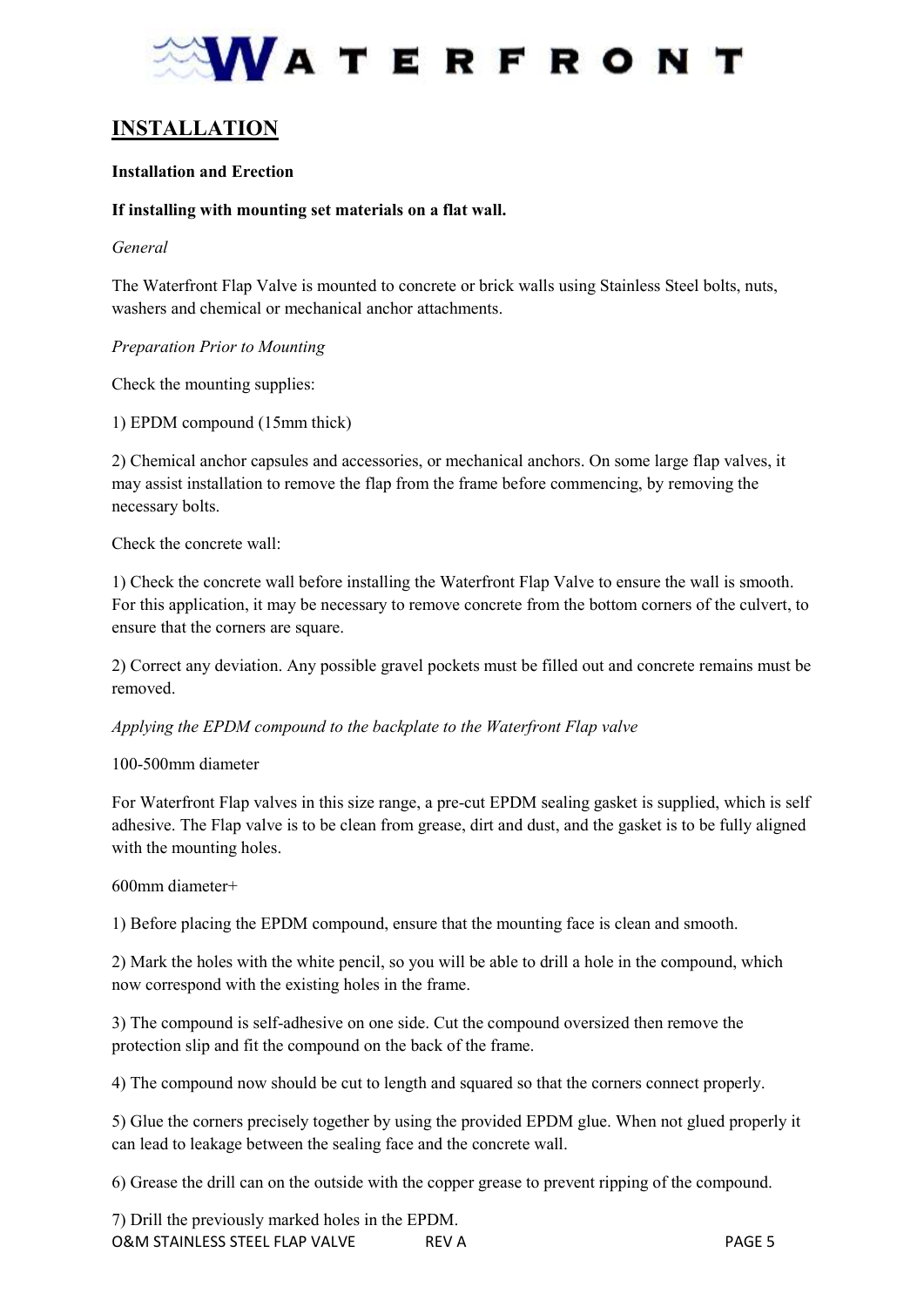# **ATERFRONT**

SAFETY WARNING Make sure that contact with the EPDM glue to your skin and eyes is prevented. If this does occur, contact your doctor immediately.

*Mounting with Chemical Anchor Bolts* 

When all points made above are addressed and the EPDM compound is applied then continue with following the installation procedure:

1) With suitable lifting slings, lift the Waterfront Flap valve up and adjust to ensure that it is vertical and level

2) Lower the Waterfront Flap valve into the right position

3) Check and adjust the Flap valve into the correct position, ensuring that the Flap valve invert is level with the invert of the pipe invert

4) Mark the mounting holes for the upper corners onto the wall

5) Remove the Waterfront Flap valve and drill the holes to the required depth for the chemical or mechanical anchors

Follow the instructions supplied by the manufacturer of the chemical anchors ensure that the holes are drilled to the correct depth and that the holes are fully cleaned out and free of dust. The curing time should be considered precisely.

ONLY USE THE MOUNTING ACCESRIES SUPPLIED WITH THE WATERFRONT FLAPVALVE

6) Insert the chemical anchor capsules into the pre-drilled holes

7) Re-position the Waterfront Flap valve to previous position, adjust as necessary

8) With mounting accessories supplied and suitable electric drill, following chemical anchor instructions insert mounting bolts.

The curing time should be considered precisely.

9) After curing time has elapsed fasten hexagon nuts to mounting bolts apply copper grease on anchors and nuts, (use copper grease to prevent the nuts to get stuck on the anchor!) and tighten the nuts by hand. **OTE: Do not allow the bolts to take the weight of the flap, they have only been installed to assist positioning of the Flap valve.** 

10) Check the Waterfront Flap valve again for correct position

11) Mark the remaining holes and remove the Flap valve

12) Drill remaining holes as above

13) Re-position the Waterfront Flap valve and continue inserting mounting bolts

14) When all mounting bolts, washers, spring washers and nuts are installed, tighten by hand

15) Once resin has fully cured, tighten bolts to manufacturer's recommended torque compressing the seal evenly to ensure a good seal between the Flap valve and the wall

O&M STAINLESS STEEL FLAP VALVE REV A PAGE 6 16) The Flap valve is not allowed to deform in any way.